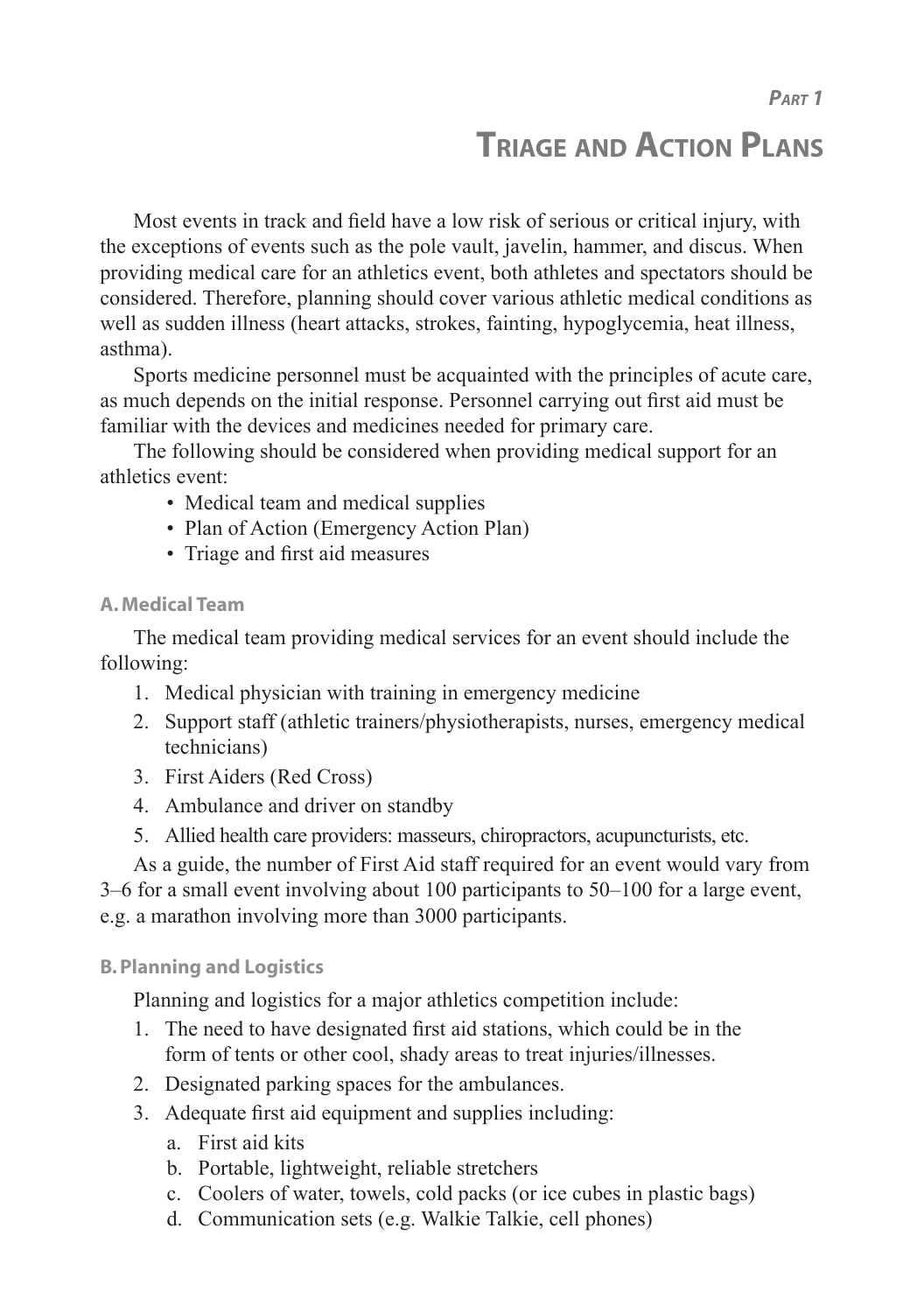- 4. Notification of all local medical facilities regarding the upcoming competition.
- 5. In addition, the team physician should coordinate:
	- a. Compliance with all local, state, and federal regulations regarding storing and dispensing pharmaceuticals.
	- b. Development of a chain of command that establishes and defines the responsibilities of all parties involved.
	- c. Regular rehearsal of the emergency response plan.
	- d. Establishment of a network with other health care providers, including medical specialists, athletic trainers/physiotherapists, and allied health professionals covering all competition sites (polyclinics, field events).
	- e. Establishment of a policy that includes the team physician and athletic trainers/physiotherapist in the dissemination of any information regarding the athlete's health status.
- **C. Competition-Day Planning**
- 1. Optimised Medical Care

Competition-day planning optimises medical care for injured or ill athletes. The team physician should coordinate:

- a. Medical operations and administrative medical policies.
- b. Preparation of the stadium/ field medical bags and station medical supplies.
- 2. Administrative Protocol

It is essential for the team physiotherapist/athletic trainer to coordinate:

- a. Assessment of environmental concerns and playing conditions.
- b. Presence of medical personnel at competition site with sufficient time for pre-competition preparations.
- c. Plan with the medical staff of the visiting teams for medical care of the athletes.
- d. Introductions of the medical team to competition officials.
- e. Review of the emergency medical response plan.
- f. Checking and confirmation of communication equipment.
- g. Identification of examination and treatment sites.
- h. Arrangements for the medical staff to have convenient access to the competition site.
- i. Post-meet review and necessary modifications to medical and administrative protocols.
- 3. On-Site Medical Supplies

The team physiotherapist/athletic trainer should have competition-day on-site medical bags and stadium medical supplies (see Appendix 6, *On-Site Medical Supplies for Injury Prevention and First Aid*).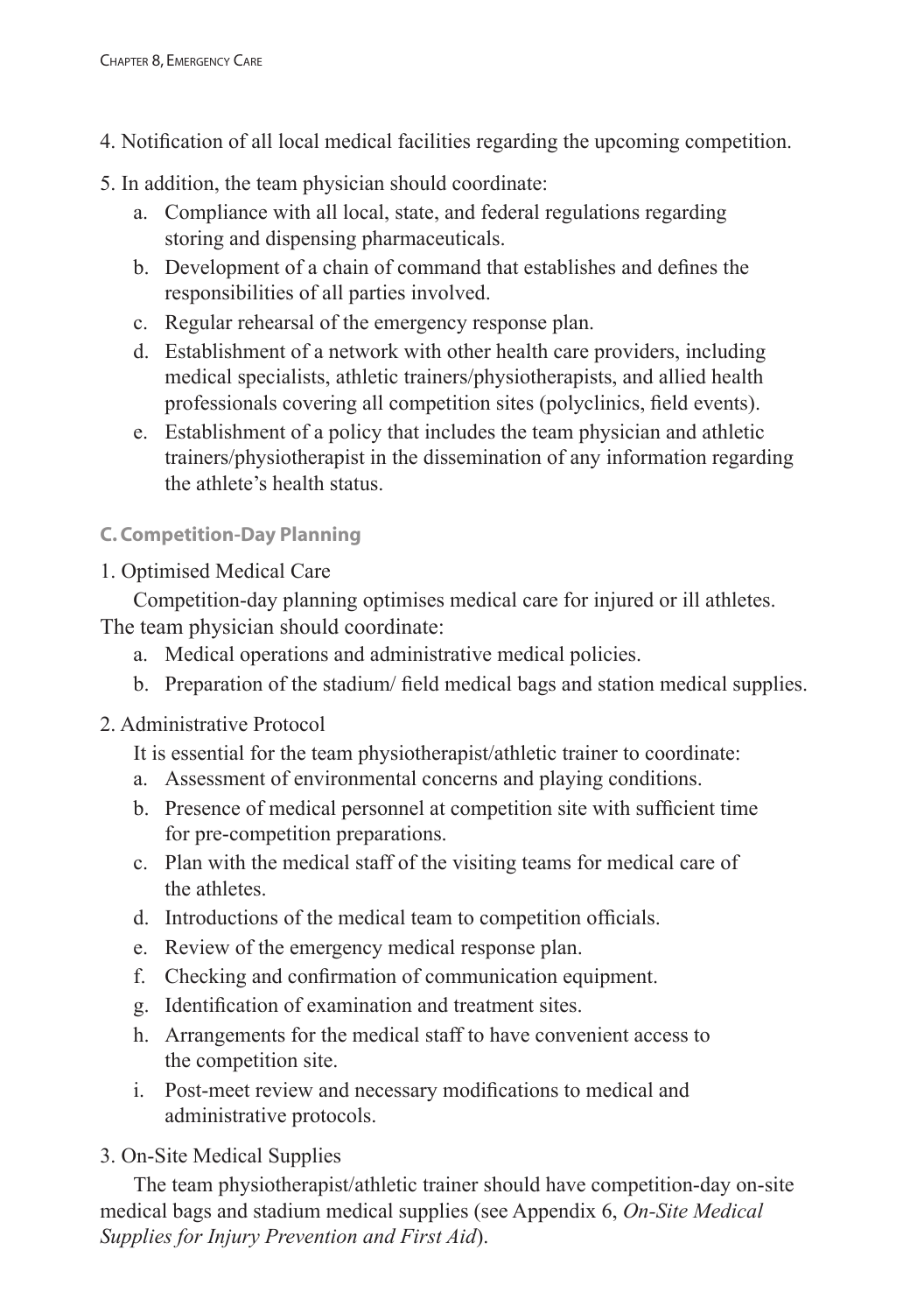## **D. Emergency Action Plan**

Planning for any medical emergency is a must ("a failure to plan is the same as a plan for failure"). Points to note in planning include:

- 1. Specific instructions for specific personnel.
- 2. The route of evacuation by ambulance.
- 3. Medical supplies required.
- 4. Steps to take for likely serious problems e.g. collapse/unconsciousness, fracture, bleeding, medical transport for head and spine.

Once developed, the plan must be communicated to all concerned.

Some other important points to note about emergency planning:

- 1. Must include personnel trained (and certified) in CPR, athletic trainers/ physiotherapists who are familiar with the first aid kit available (training/ practice required).
- 2. Must include names and contact numbers of important persons, e.g. physician in charge.
- 3. Must include a map that shows site of sports event/training ground, evacuation route for ambulance (to nearest hospital), locations of emergency telephone(s) (and include emergency telephone numbers), first aid kits. For coin phones, the emergency plan should include having coins available (if necessary).
- 4. Get valuable input to the plan from physicians, facility managers, local emergency medical service personnel.
- 5. Plans need to be reviewed and improved regularly, e.g. yearly.

## **E. Triage and First Aid Measures**

To ensure adequate and timely care of casualties, proper triage is important. The steps would include primary survey (ABCDE [airway, breathing, circulation, disability/neurologic status, expose athlete]), resuscitation, and secondary survey, as well as the other necessary first aid (for bleeding, fractures, head and spine injury, see Part 2 of this chapter, *First Aid Management of Acute Sports Injuries*). Common causes for sudden collapse include heart attack, stroke, heat exhaustion/stroke, and fainting.

- 1. Airway assessment is the first priority in any casualty. The airway must be kept open and patent (remove foreign debris, chin lift or jaw thrust).
- 2. Breathing is then assessed with "look, listen and feel" method. If the casualty is not breathing, then mouth-to-mouth resuscitation must be instituted. Medical coverage staff for sports events should be CPR- and defibrillator-trained (see Appendix 7, *CPR/Adult Basic Life Support*).
- 3. Palpating peripheral pulse, e.g,. the carotid pulse at the angle of the jaw next assesses circulation. If there is no pulse, then external cardiac compressions are instituted, along with defibrillation where appropriate.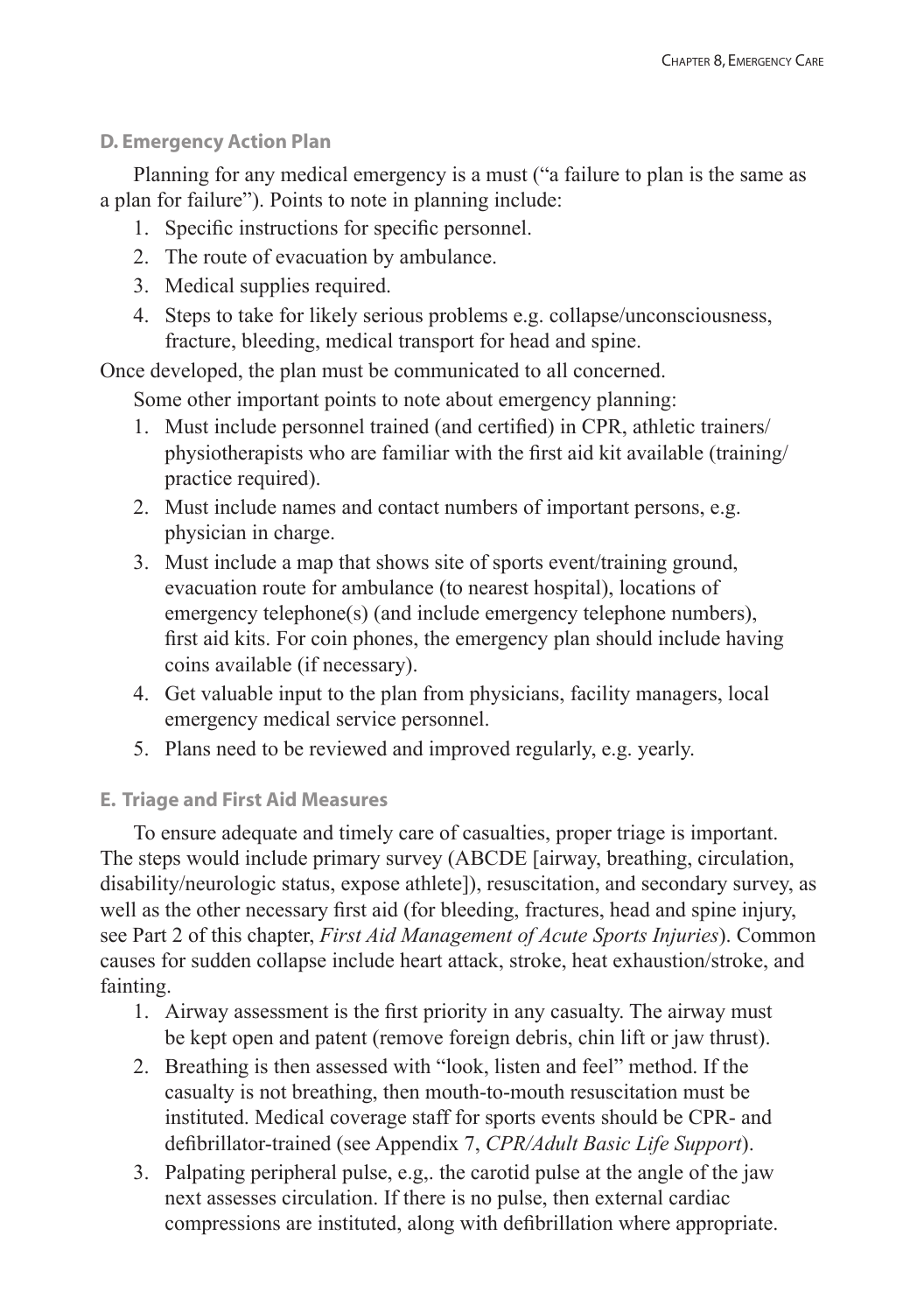- 4. Disability is then determined with a very rapid and brief neurologic assessment using the pneumonic "AVPU" (alert, responding to vocal stimuli, responding to painful stimuli, unresponsive).
- 5. Exposure of the casualty must be adequate to allow for a careful examination and assessment.

Following the primary survey, the necessary resuscitative measures must be implemented, e.g. continued CPR, use of defibrillator when available/appropriate, fluid replacement (if necessary with an intravenous line), cooling of the athlete (if heat stroke/exhaustion suspected), stopping any bleeding (direct pressure is best and adequate for almost all types of bleeding), splinting of suspected fractures. Secondary survey may not always be feasible at the site of the event, and may need to be done only at the hospital (or in the ambulance while on the way to hospital). This involves surveying the whole body from head to toe to check for injuries. Procedures would include evaluating pupillary size, checking the fundi, assessing possible cervical spine injury, chest injury (e.g. pneumothorax), abdomen and extremities.

For athletes who are stable and conscious, management should focus on the injuries sustained or other medical conditions. The following section describes common problems and their first aid management.

### **Reference**

1. American Heart Association. 2005 American Heart Association Guidelines for Cardiopulmonary Resuscitation and Emergency Cardiovascular Care, 2005. http://circ.ahajournals.org/content/vol112/24\_suppl/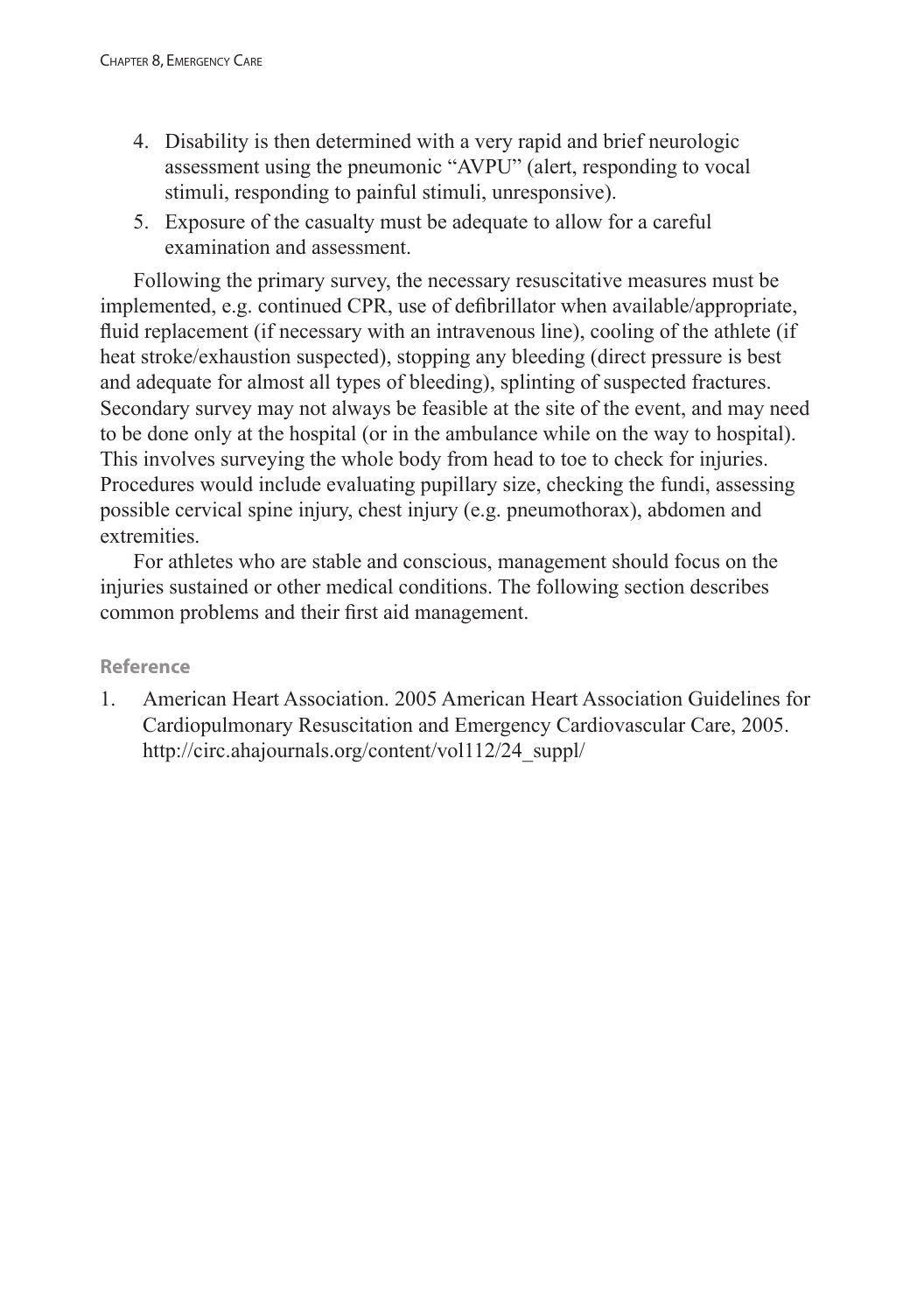*PART 2*

# **FIRST AID MANAGEMENT OF ACUTE SPORTS INJURIES**

Sport is a potentially dangerous activity; fortunately, life-threatening injuries are rare. A sports physician should be acquainted with the principles of acute care, as much depends on first aid. It is very important to recognise injuries with serious outcome, and transport the injured to the adequate institution after proper first aid has been carried out. The physician carrying out first aid should be acquainted with the devices and medications of primary care. In this section we will deal with primary care during the pre-hospital phase of injury management.

# **A. Spinal Injuries**

Injuries to the spine may occur when a faulty landing happens after jumping, as a result of being struck by an implement, or during conditioning training. Trauma to the spine may result in injuries to the bone, cartilage, tendon, or spinal cord. In severe vertebral or cordal injury, stability of the spine may be compromised and there may be evidence of neurological findings. Whenever the mechanism of injury or the clinical findings indicate bone or tendon involvement, spinal cord injury should be taken into consideration, unless proven otherwise.

If the patient is conscious, a fracture or cord injury is accompanied by severe neck muscle spasm and pain, which indicates the nature of the injury. However, the unconscious athlete is open to further cord injury unless the medical staff is not alert to this possibility. It is essential that no neck manipulation be carried out on the field.

During the initial evaluation, proper preventive steps must be utilised in order to prevent severe nervous system complications. These can occur, for example:

- 1. When nerve lesions remain unrecognised after bone-injury.
- 2. When first aid is delayed and irreversible nerve damage occurs.
- 3. When the unstable spine is improperly treated and deterioration develops.

The following indicates spinal or spinal cord injury:

- 1. Tenderness to the spine
- 2. Palpable spinal deformity or haematoma
- 3. Nervous system injury is suspected if there is:
	- a. Abnormality in chest breathing.
	- b. Abnormality of movements.
	- c. Segmental anaesthesia or numbness.
	- d. Pain that is referred to the limbs.

According to the above-mentioned principles, first aid should be carried out as follows:

1. Ensure breathing and circulation.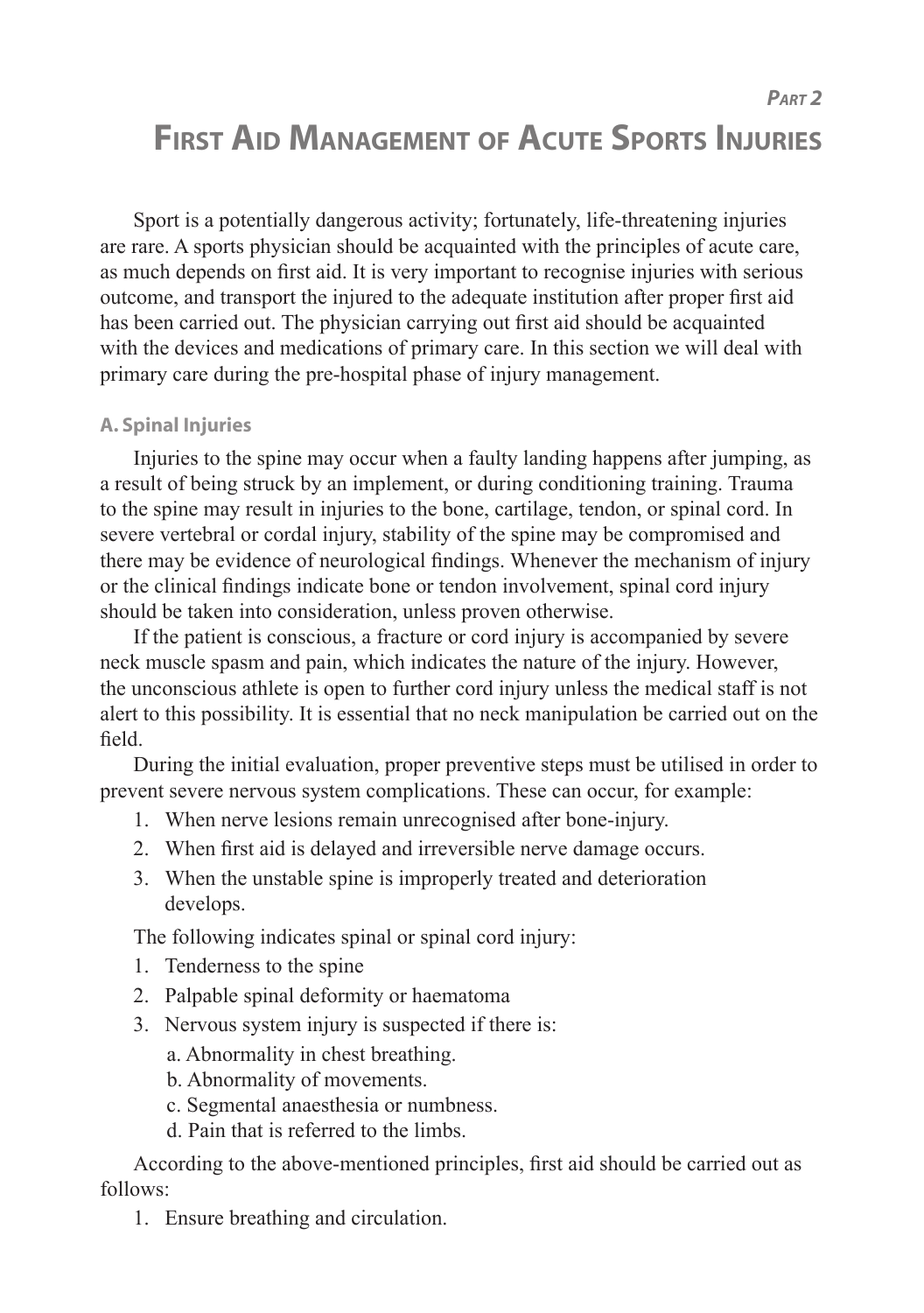

Figure 8-1. Proper technique for transferring a patient suspected of having sustained a neck injury, in the absence of a stretcher.

- 2. When spinal injury is suspected, a thorough neurological examination is to be performed as soon as possible, after breathing and circulation have been maintained.
- 3. If the mechanism of injury is unknown and the patient is unconscious, spinal injury must be assumed initially and treated accordingly. The same is necessary if the patient is conscious and spinal injury cannot be definitely ruled out.
- 4. If cervical injury cannot be ruled out, the neck should be stabilised routinely in a neutral position with a rigid brace or collar, sandbags, or with a Schantz collar (but not a soft collar).
- 5. Having stabilised the neck, a vacuum mat is to be used as in spinal injuries. The injured should be laid on a scoop or shovel-stretcher, or, if these are not available, transfer should be carried out as shown in Figure 8-1.
- 6. The seriously injured should be transferred to a hospital where both modern diagnostic and therapeutic facilities are available. Transfer should be carried out by helicopter if possible.
- 7. In case of a definite cord injury, high dose methyl-prednisolone should be administered during the pre-hospital phase (30mg/kg within 15 minutes, 5 mg/kg 45 minutes later, 4 mg/kgh for 23 hours). Smaller doses of steroids are inadequate, as only with high doses is oedema, which is responsible for later neurological symptoms, prevented.
- 8. Volume substitution may be necessary, because cross sectional lesions of the spine may lead to vasodilation and shock. Therefore infusion and alpha-adrenergic medication (epinephrine or dopamine) may be necessary.
- 9. The injured should be protected from being over-heated or cooled.
- 10. Narcotic analgesics are contraindicated in case of spinal injury.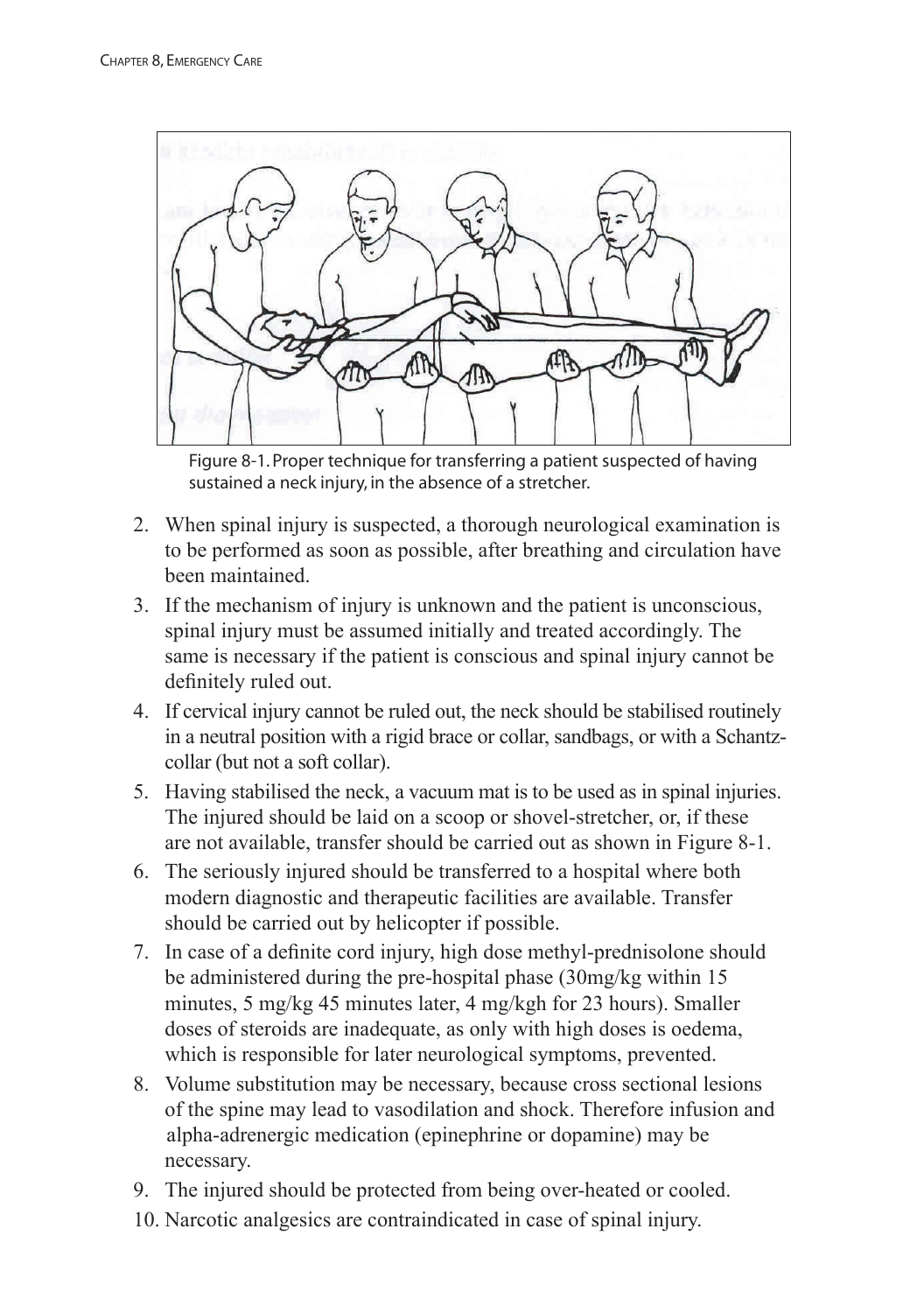| <b>Reaction</b> |                                | <b>Points</b>  |
|-----------------|--------------------------------|----------------|
| Eye opening     |                                |                |
|                 | Spontaneous                    | 4              |
| ❏               | To speech                      | 3              |
| ◻               | To pain                        | $\mathfrak z$  |
| ∩               | No response                    | 1              |
| Motor response  |                                |                |
|                 | Follows commands               | 6              |
| □               | Localises pain                 | 5              |
| n               | Movement or withdrawal to pain | 4              |
| ◻               | Decorticate flexion            | 3              |
| n               | Decerebrate extension          | $\mathfrak{D}$ |
| ו               | No response                    | 1              |
| Verbal response |                                |                |
|                 | Alert and oriented             | 5              |
| n               | Disoriented conversation       | 4              |
| ❏               | Speaking but nonsensical       | 3              |
| ◻               | Moans or unintelligible sounds | $\mathfrak{D}$ |
|                 | No response                    |                |

Table 8-1. Glasgow Coma Scale used to assess degree of head injury.

# **B. Head Injuries**

Head injuries usually occur as a direct trauma to the head. Often concomittant injury to the spine or spinal cord must be considered. Injuries to the soft tissues of the head are treated as in other soft tissue injuries (disinfection of the wound and surroundings, sterile gauze, and tetanus anti-toxin). If the athlete is unconscious, we must proceed under the assumption that there is a fracture of the cervical spine.

In cases of head injury, attention must be focused on potential intracranial lesions (cerebral concussion, cerebral contusion, subdural, or epidural haematomas). Treatment should be carried out as follows:

- 1. A thorough neurological assessment should be made. During the examina tion, signs and symptoms of possible neurological deficiencies are sought. Symptoms of increased intracerebal pressure should be looked for. The seriousness of head injury can be estimated by the Glasgow Coma Scale as seen in Table 8-1, which is also useful as an indicator for intratracheal intubation or for later assessment.<sup>1</sup>
- 2. Complete CPR if necessary (see Appendix 7, *CPR/Adult Basic Life Support*).
- 3. In case of increased intracranial pressure, the following should be initiated:
	- a. The patient's head should be placed at 30º.
	- b. Intravenous diuretics should be administered (40 mg of furosemide).
	- c. Mannitol  $0.25-1$  g/kg IV.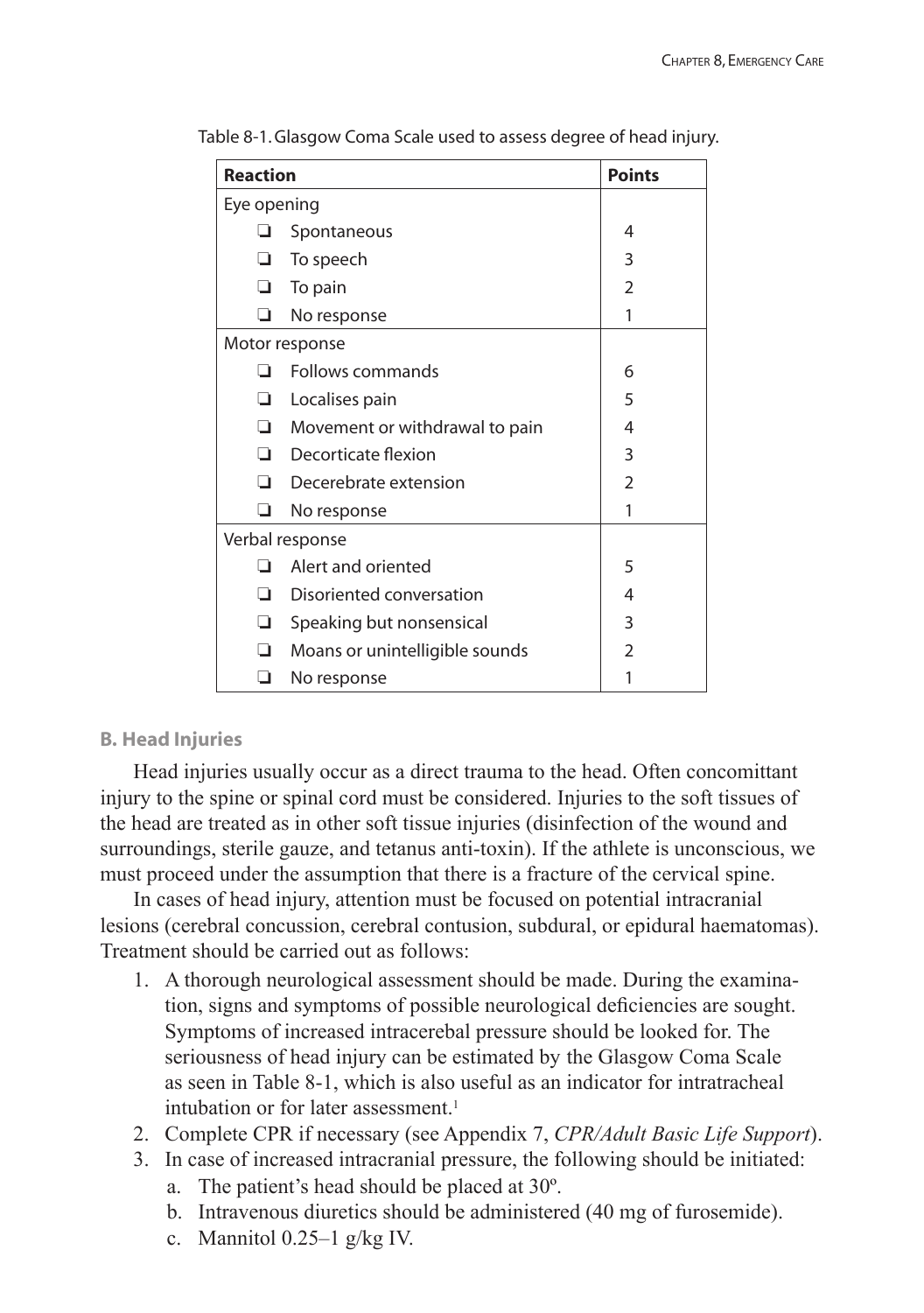The signs and symptoms of intracranial pressure should be sought for carefully: (headache, vomiting, tachycardia, hyperventilation, hypertension, meningeal signs (Brudzinki, Kernig-sign), stiffness of the neck, drowsiness, stupor, wide-, non-reacting pupils, anisocoria, coma, Kussmaul-breathing, convulsions, increase in muscular tone, bradycardia, hypotension, flaccid muscles, hyperpyrexia, slow breathing, brady-arrhythmias, no circulation, no breathing).

- 4. If inadequate circulation or breathing are noticed, oxygen should be administered.
- 5. An IV line should be ensured and intravenous crystalloids should be given, so that mean pressure of 90mm Hg is maintained. In the later stage, reduced cerebral perfusion pressure is necessary in order to prevent cerebral oedema.
- 6. The patient should be transferred to a hospital where neurosurgery is available.

*Please note:* If the examiner notices symptoms of brain concussion (transient) unconsciousness, dizziness, nausea, vomiting, paleness), the patient should be admitted to the hospital, because an intracranial lesion should be suspected. It is possible that, in case of head injury, the patient will regain consciousness and be symptomless. However, small veins around the dura may rupture causing a haematoma, which will present with late neurological symptoms. This is called the lucid state (status lucidum).

# **C. Fractures**

Fractures may result from several causes, including direct trauma, such as a blow; from twisting; or as the end result of an unrecognised incomplete stress fracture.

The diagnosis can often be made from the history, plus physical findings. The physical examination will reveal the classical signs and symptoms of fractures (local oedema, pain, deformity, restriction of movement).

First aid in case of fractures:

- 1. Do not move the patient until the injury is totally immobilised. Do not attempt to straighten a misshapen bone or joint to change its position.
- 2. Fractures should be stabilised (most commonly pneumatic devices are used). If the ends of these fractures are not stabilised, secondary injuries to the nerves and vessels may occur. A compartment syndrome may also develop.
- 3. If a broken bone pierces the skin, take steps to prevent infection.
- 4. Take steps to prevent shock. Lay the patient flat, elevate the feet 20–25 cm and cover with a coat or blanket. Keep flat if a head, neck, or back injury is suspected.
- 5. Analgesics may be administered if there is severe pain (see Soft Tissue Injuries, below).
- 6. The patient may need to be admitted to the hospital for final care.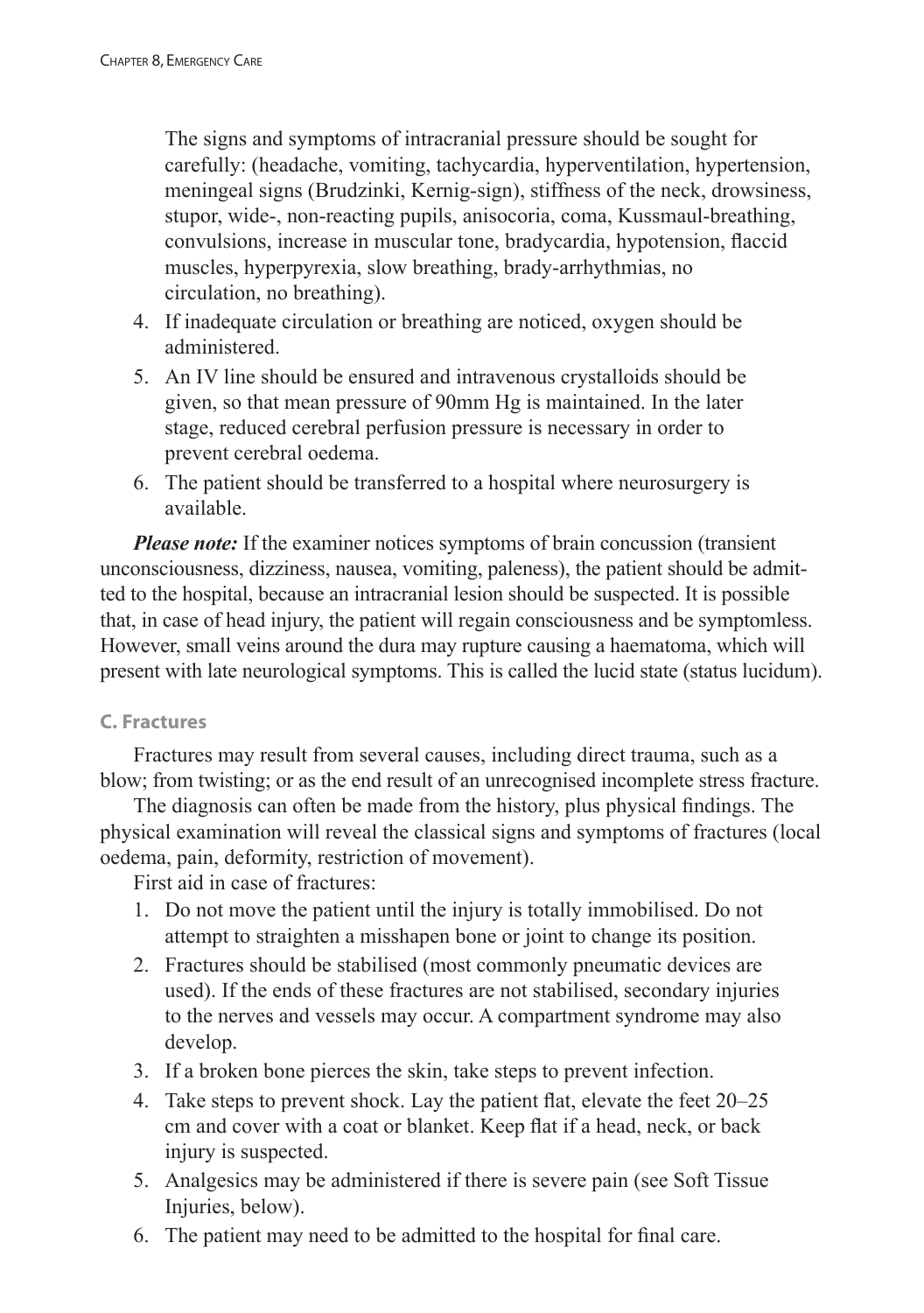# **D. Joint Dislocation and Subluxations**

Always keep in mind that dislocations or subluxations of the joint may injure the surrounding area (vessels, nerves, tendons), as well as the capsule of the joint.

In case of joint injury the following is recommended:

- 1. The joint should be examined thoroughly. An unstable joint and haematoma indicate capsule injury. Every joint has its own method of examination, which will not be discussed in this text.
- 2. The joint should be put at rest and stabilised with a splint or bandage.
- 3. In case of pain, local or general anaesthetics are necessary.
- 4. Ice packs should be administered to prevent eventual later consequences; they also lessen pain.
- 5. The patient should be referred to a clinic or hospital, where diagnostic procedures including X-ray, ultrasound, or MRI are available to diagnose fractures or intra-articular lesions and cartilage and soft tissue involvement.

# **E. Ligament Strains**

Strains of the ligaments usually take place on the proximal and distal endings, rarely along the whole ligament.

In case of strains, the following is recommended:

- 1. A thorough physical examination, which will reveal the degree of the injury of the ligaments as follows:
	- a. *First degree:* swelling and tenderness is possible, the joint is stable.
	- b. *Second degree:* under loading the ligament is loose, but there is a stable end-point.
	- c. *Third degree:* the whole ligament is disrupted, movement is lax (no endpoint).
- 2. In case of first degree injury, treatment is as for soft tissue injuries (see below).
- 3. Second and third degree injuries should be treated in hospital after exact diagnostics. Third degree injury is usually treated surgically.

# **F. Muscle Strains**

Muscle strain is the most frequent injury in sports. It usually occurs due to bad technique: while strengthening the agonist muscular group, the antagonist group is not relaxed accordingly, due to ionic imbalance or fatigue. Strains usually occur where the muscle attaches to the bone, or in the muscle itself at the musculotendinous junction. In children, the muscle may avulse the apophysis; for example, the hamstring attachment at the ischial tuberosity

In case of strains, the following is recommended:

1. For muscle strains, determine the degree of the injury according to its anatomic and functional status.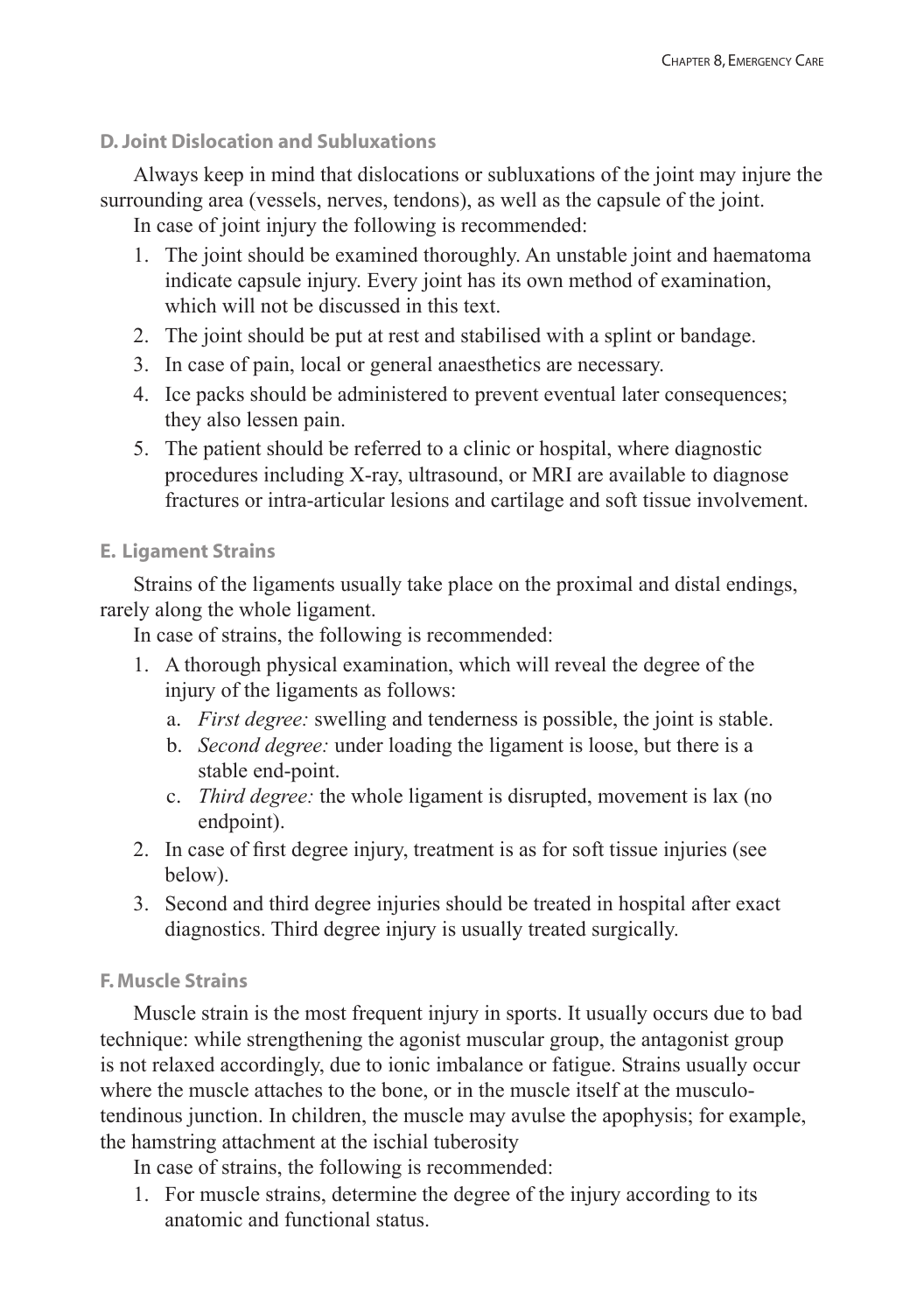- a. *First degree:* the muscle fibres are partially injured. There is local swelling and tenderness if the patient contracts the muscle against resistance.
- b. *Second degree:* more fibres are injured. Minor contraction will cause pain or the muscle cannot contract; the injury is palpable.
- c. *Third degree:* the tendon of the muscle is detached from its adhesion point or a large amount of the muscle is damaged. The muscle is functionless, the lesion can be palpated, haematoma results within a short time.
- 2. Principles of first aid for muscle strains are the same as for soft tissue injuries (see below).

# **G. Soft Tissue Injuries** (see also Chapter 9, *Soft Tissue Damage and Healing*)

There are many mechanisms that may cause soft tissue injury in athletics, from overload of soft tissues (e.g. overextension of the muscle) to direct trauma. Soft tissue injury is accompanied by surrounding oedema, haematoma, and tissue necrosis. The accumulated blood sets off an inflammatory cascade that results in further swelling. This leads to increased pressure on the surrounding tissues causing hypoxia, which will increase the degree of the injury. In case of inadequate first aid, the injured area and its surrounding develop scarring and muscle atrophy due to haematoma, tissue necrosis and oedema.

Soft tissue treatment is performed according to the mnemonic **PRICES**:

- 1.  $P =$  protection: protect the injured area from further damage.
- 2.  $R = \text{rest}$ : the limb should be put at rest (this should be done before examination), the degree of injury should be quickly assessed because the least load may result in deterioration.
- 3. I = ice: icing of the injury has many benefits:
	- a. Lessens the pain, so the surrounding muscle tone will decrease.
	- b. Increases vasoconstriction, which reduces bleeding.
	- c. Hypothermia reduces the oxygen and nutrition demands of the injured tissues.
	- d. Local inflammatory reaction decreases.

*Please note:* In case of minor injuries the athlete should be instructed to cool the injury. In case of extensive injury, an ice bath should be used. After training, it is recommended that ice be applied to the muscles, because loading leads to microtraumas. If chemical ice packs are used, they should be applied through a layer of clothes or wrap in order to prevent freezing. Usually cold packs are used for 10–20 minutes every 2 hours, during the first 2 days.

4.  $C =$  compression: compression raises the tissue pressure, which reduces bleeding and swelling. Compression should be used during and after ice therapy. The bandage should be applied firmly, from distally to proximally,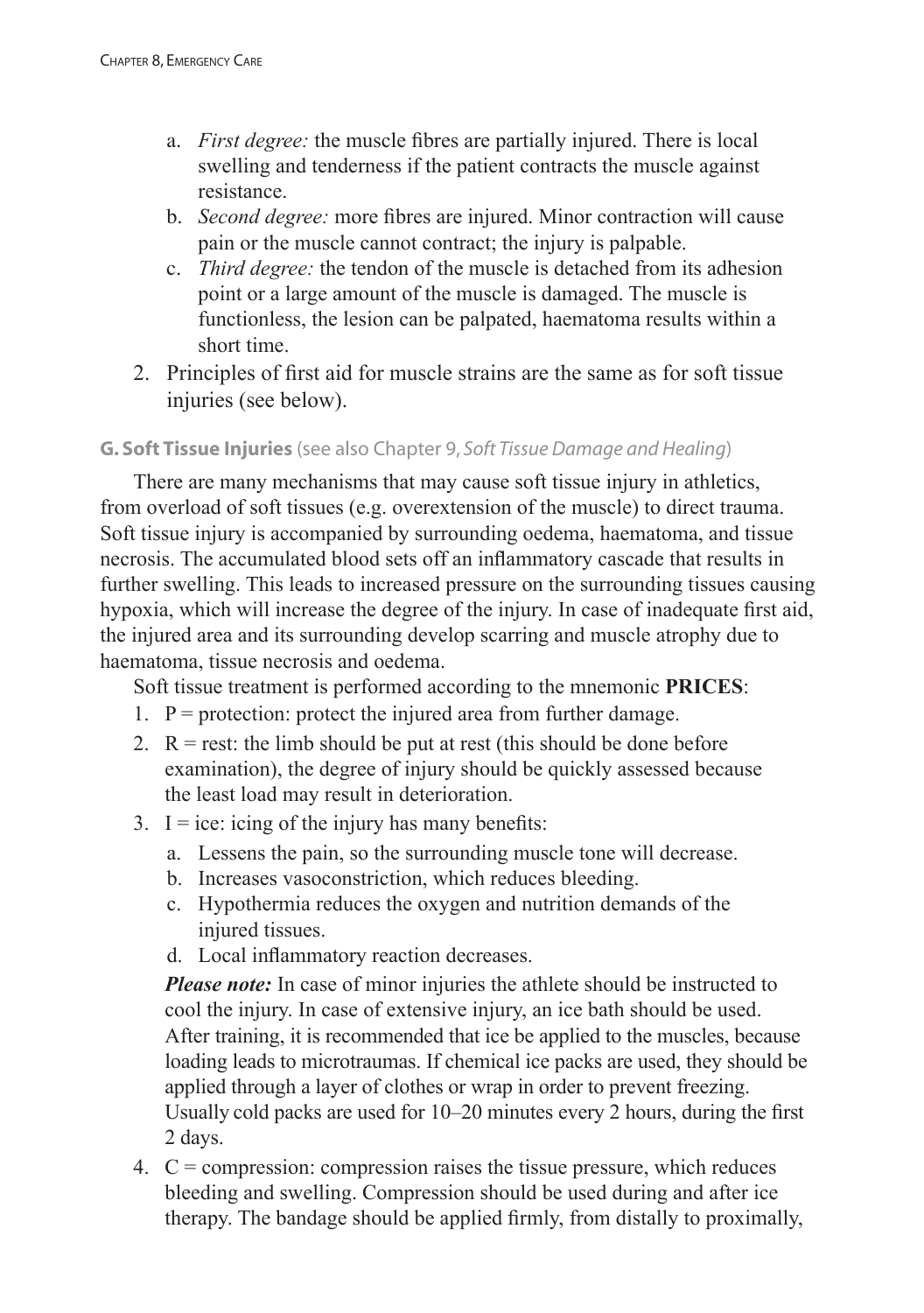with an overlap of one-half the bandage's width. An ice pack can be placed over a layer of compression wrap.

- 5.  $E =$  elevation: the injured area should be elevated above the level of the heart. This will decrease swelling by enhancing drainage via lymphatic channels, and reducing venous stasis.
- 6.  $S =$  support: use braces, splints, etc. to support the injured area.

#### **H. Medical Treatment**

Effective medication should be administered throughout the entire treatment process, taking into account banned drugs. If in spite of local measures the patient still has pain, the first drug of choice is paracetamol (500 mg–1g). If paracetamol is not enough, more effective drugs should be administered. NSAIDs are useful and popular: diclofenac 50 mg given parenterally (maximum daily dose 150 mg), ibuprofen 800 mg (maximum daily dose 2400 mg), indomethacin 50 mg (maximum daily dose 100 mg); in addition to their analgesic effect they are also good antiinflammatory drugs. NSAIDs can cause stomach irritation for some individuals. In this case, an  $H_2$ -blocker may be used to reduce the amount of gastric acid secretion. If the injury is accompanied by extreme bleeding, the administration of an NSAID should be considered carefully, as they reduce platelet aggregation and increase bleeding. Corticosteroids have no place in first aid treatment.

*Please note:* Pain is a good indicator of the status of the injury. Analgesics and anti-inflammatory drugs should never mask pain in an effort to allow an athlete to continue to compete or train, which may lead to severe consequences.

#### **I. Follow-Up Management**

Depending upon the site of injury and its extent, additional treatment may be utilised as a part of the treatment/rehabilitation process (see Chapter 9, *Soft Tissue Damage and Healing*, for additional details).

#### 1. Protected Mobilisation

Protective taping and bracing permits the injured area to be mobilised actively and passively while damaged tissue is protected. This prevents excessive stress on muscles, joints, and ligaments during the healing process.

#### 2. Electro-Therapeutic Modalities

Electrical therapies are an additional means of providing heat energy to deep tissues, mobilising lymphatic and capillary circulation, and promoting healing. These modalities include: interferential current, ultrasound, and magnetic field therapy. Ultrasound should be used with caution around children's physes.

#### 3. Manual Therapy

Manual techniques are useful in the healing process and in reducing the sequelae of injury. Stretching is valuable in reducing tissue contraction and muscle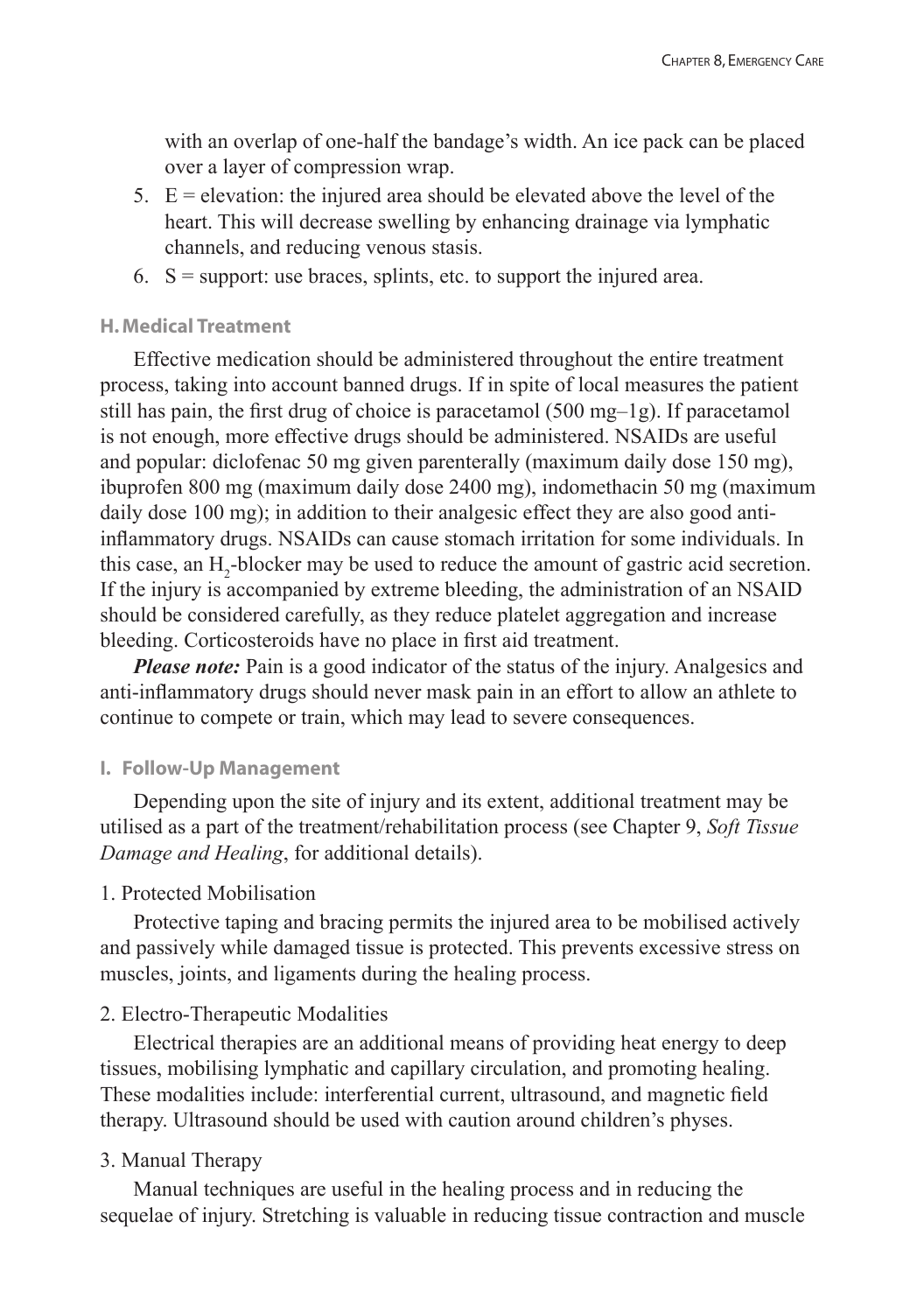spasm, and preserving muscle and ligament length. Friction massage is helpful in decreasing scar tissue contraction that follows the inflammatory reaction. Mobility exercises, both passive and active, are essential for maintaining joint range of motion and muscle length.

# 4. Fitness Maintenance

During the acute phases of the healing process, as well as during rehabilitation, cardiovascular fitness must be maintained. This can be accomplished in a variety of ways, depending upon the site of the injury. An exercise bicycle can be used if the lower extremity can bear weight. Otherwise, swimming, or running in a swimming pool with a flotation jacket, can be used. At first, the athlete can "run" in deep water, and then progress to shallower water with partial weight bearing. Strength and range of motion of all the uninjured parts must be maintained with appropriate stretching and resistive exercises.

# **J. Evaluation of Treatment**

The clinician should constantly assess each treatment's effectiveness by comparing symptoms and signs prior to and after treatment. Continual evaluation leads to the most appropriate treatment course for the specific injury and allows the programme to be adapted to the individual's needs.

## **References**

- 1. Bambi, S., and G. Becattini: Use of devices for spine immobilization for trauma patients at the emergency department, Assistenza infermieristica e ricerca – AIR/Italy, 22 (1): 5-12 ISSN: 1592–5986, 2003.
- 2. Banerjee, R., M. A. Palumbo, and P. D. Fadale. Catastrophic cervical spine injuries in the collision sport athlete, part 2: principles of emergency care. Am. J. of Sports Medicine 32 (7):1760–4, 2004.
- 3. Baron, B. J., and T. M. Scalea. Spinal cord injuries. *In* Emergency Medicine (Sixth Edition), Judith E. Tintinalli (ed.), pp. 1569–1582. New York: McGraw Hill, 2003.
- 4. Garcia-Sola, R., P. Pulido, and P. Capilla. The immediate and long-term effects of mannitol and glycerol. A comparative experimental study. Acta Neurochir. (Wien) 109:(3–4): 114–121, 1991.
- 5. Haller, P.R. Compartment Syndromes. *In* Emergency Medicine (Sixth Edition), Judith E. Tintinalli (ed.), pp. 1746-1749. New York: McGraw Hill, 2003.
- 6. Kakarieka, A., R. Braakman, and E. H. Schakel. Subarachnoid hemorrhage after head injury. Cerebrovasc. Dis. 5:403-406, 1995.
- 7. Kirsch, T. D., and C. A. Lipinski. Head injury. *In* Emergency Medicine (6th Edition), Judith E. Tintinalli (ed.), pp. 1557-1569. New York: McGraw Hill, 2003.